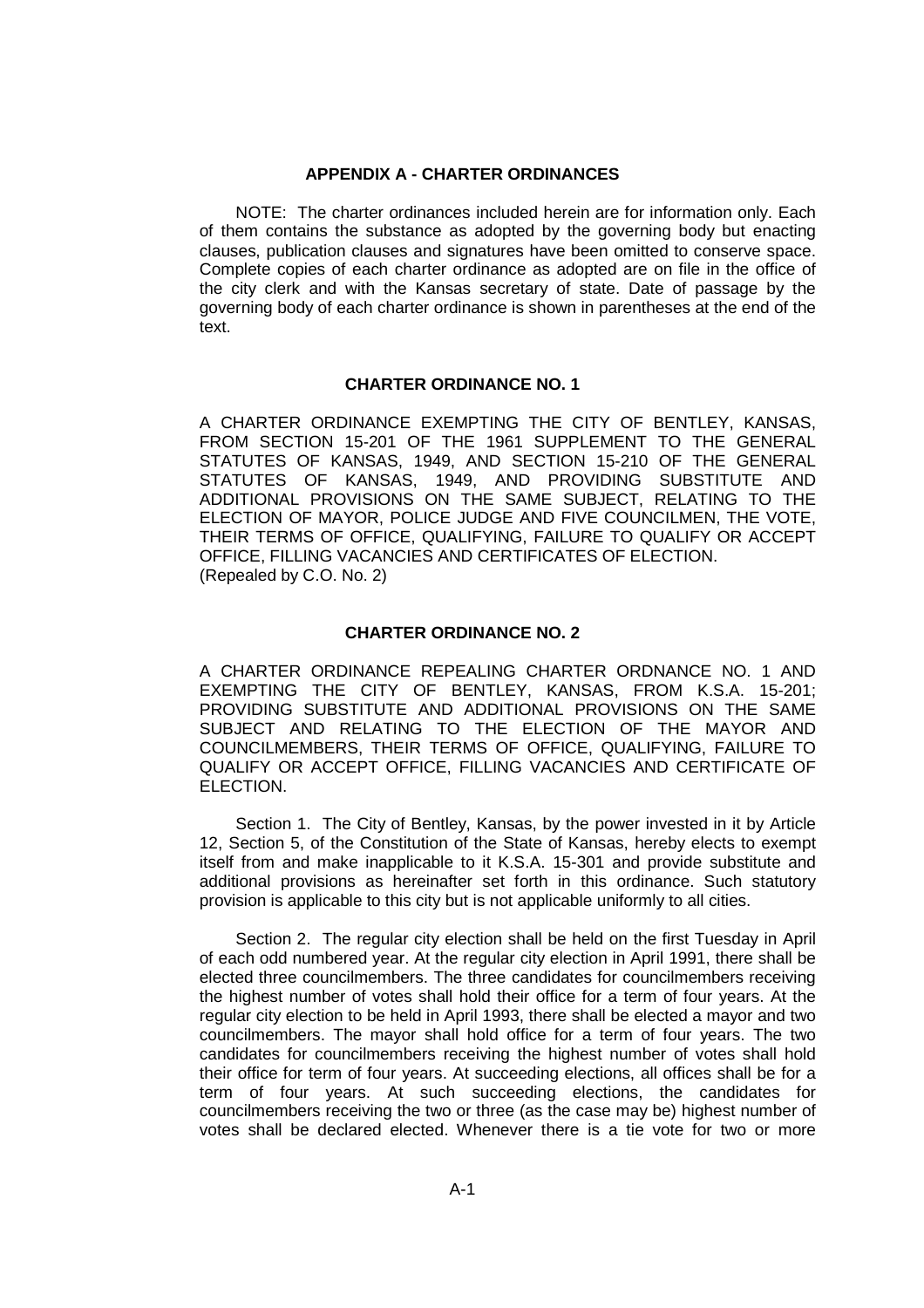candidates and it is necessary to determine which candidate receives the office, the owner shall be determined by lot by the board of canvassers. The city clerk shall, within three days after the canvass of the returns and determination by the board of canvassers of the person elected, deliver to such person a certificate of election, signed by the city clerk and sealed with the seal of the city, and such certificate shall constitute notice of election.

Section 3. The terms of the officers shall begin at the first regular meeting of council in May following their election in April and they shall qualify by taking the oath of office and otherwise, if there be any other qualifications prescribed at any time after receiving notice of election and before or at the beginning of said meeting. If any person elected to the office of councilmember does not qualify within the required time, that person shall be deemed to have refused to accept the office and a vacancy shall exist and the mayor shall appoint, with consent of a majority of the councilmembers, a suitable elector of the city to fill the vacancy for the term to which the refusing person was elected.

Section 4. In case of a vacancy in the council occurring by resignation, death, or removal from office or from the city, the mayor, by and with the advice and consent of the remaining councilmembers, shall appoint an elector to fill the vacancy until the next election for that office.

Section 5. In case of a vacancy in the office of mayor, the president of the council shall become mayor until the next regular election for that office and a vacancy shall occur in the office of the councilmember becoming mayor. (4-12-90) (Repealed by C.O. No. 7)

# **CHARTER ORDINANCE NO. 3**

A CHARTER ORDINANCE EXEMPTING THE CITY OF BENTLEY, KANSAS, FROM THE PROVISIONS OF KANSAS STATUTES ANNOTATED 15-106, REGARDING QUORUM REQUIREMENTS AND PROVIDING SUBSTITUTE PROVISIONS ON THE SAME SUBJECT.

Section 1. Exemption. The city of Bentley, Kansas, by virtue of the power vested in it by Article 12, Section 5 of the constitution of the State of Kansas, hereby elects to and does exempt itself and make inapplicable to it Kansas Statutes Annotated 15-106 which applies to this city but does not apply uniformly to all cities.

Section 2. Regular and Special Meetings. Regular meetings of the council shall be held at such times as shall be prescribed by ordinance, but not less than once each month. Special meetings may be called by the mayor or acting mayor at any time, or on the written request of three members of the city council, specifying the object and purpose of such meeting which request shall be read at a meeting and entered at length on the journal. In all cases, it shall require four of the five councilmembers elect to constitute a quorum to do business; but a smaller number may adjourn from day to day and may compel the attendance of absent members in such manner and under such penalties as the council, by ordinance, may have previously prescribed.

(6-14-01) (Repealed by C.O. No. 4)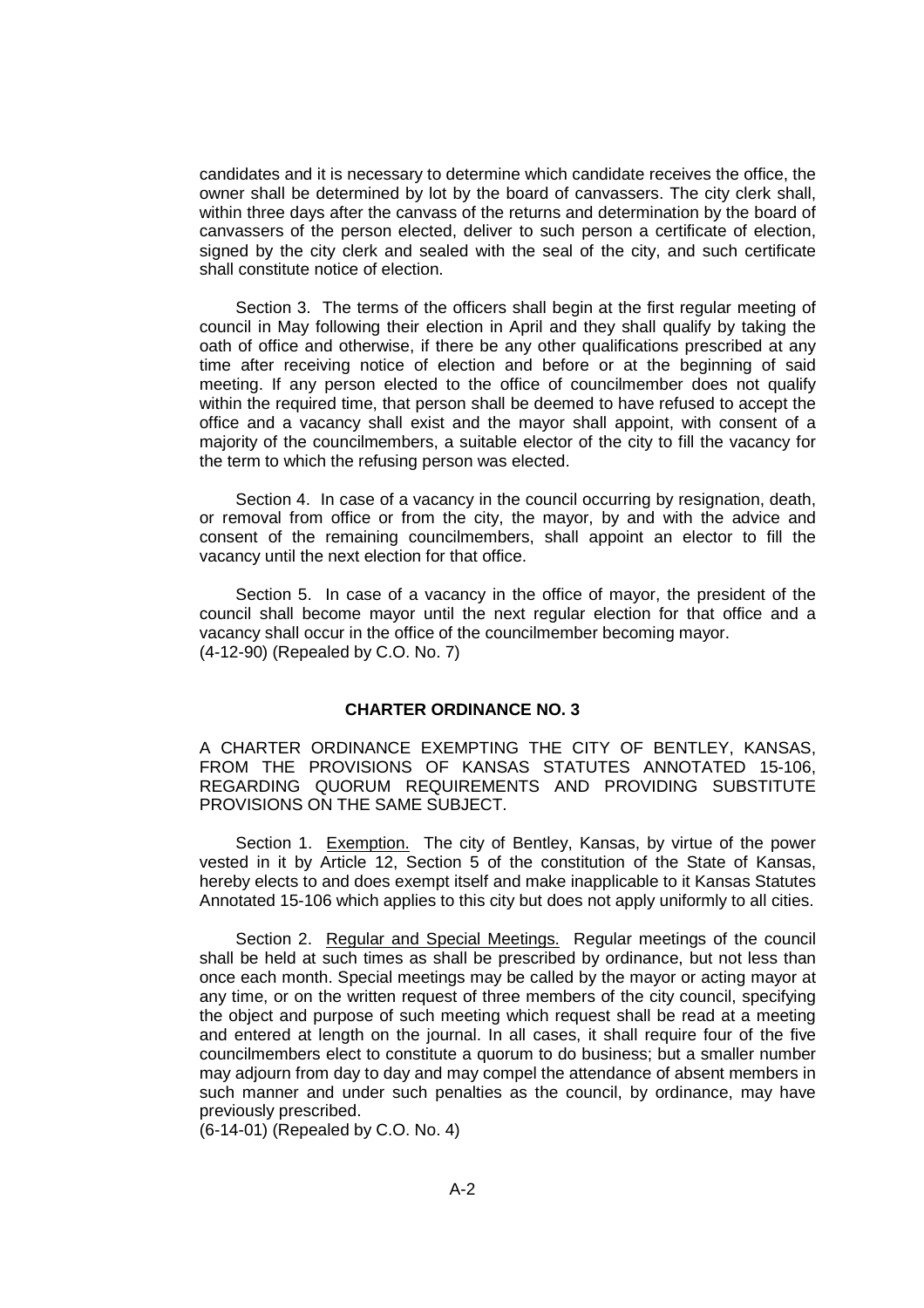### **CHARTER ORDINANCE NO. 4**

A CHARTER ORDINANCE REPEALING CHARTER ORDINANCE NO. 3 WHICH EXEMPTED THE CITY OF BENTLY, KANSAS, FROM THE PROVISIONS OF KANSAS STATUTES ANNOTATED 15-106, REGARDING QUORUM REQUIREMENTS AND PROVIDED SUSTITUTED PROVISIONS ON THE SAME SUBJECT.

Section 1. Repeal. That Charter Ordinance No. 3 duly adopted on June 14, 2001, and which was published and became effective as provided by law, and which exempted the City of Bentley, Kansas, and made inapplicable to it Kansas Statutes Annotated 15-106 and provided substitute and additional provisions on the same subject regarding quorum requirements be, and the same is, hereby repealed. The provisions of K.S.A. 15-106 shall once again apply. (5-12-05)

## **CHARTER ORDINANCE NO. 5**

A CHARTER ORDINANCE EXEMPTING THE CITY OF BENTLEY, KANSAS, FROM THE PROVISIONS OF K.S.A. 12-4112 RELATING TO THE ASSESSMENT OF COURT COSTS, AND PROVIDING SUBSTITUTE AND ADDITIONAL PROVISIONS ON THE SAME SUBJECT.

Section 1. The City of Bentley, Kansas, by the power vested in it by Article 12, Section 5 of the constitution of the State of Kansas hereby elects to and does exempt itself and make inapplicable to it the provisions of K.S.A. 12-4112 which applies to this city, but is part of a an enactment which does not apply uniformly to all cities.

Section 2. Court costs may be assessed against the accused person for the administration of justice in any municipal court case where the accused person pleads guilty or nolo contendere or is found guilty. Costs shall be assessed as provided by ordinary city ordinance and, in addition thereto, the municipal judge may assess witness fees and mileage as set forth in K.S.A. 12-4411, together with all other fees and assessments set forth in K.S.A. 12-4112 and K.S.A. 12-4117. (5-12-05)

### **CHARTER ORDINANCE NO. 6**

A CHARTER ORDINANCE OF THE CITY OF BENTLEY, KANSAS EXEMPTING THE CITY FROM THE PROVISIONS OF K.S.A. 12-1758(a) AND K. S .A: 12-1767 AND PROVIDING SUBSTITUTE PROVISIONS THEREFOR ON THE SAME SUBJECT RELATING TO PUBLIC BUILDING COMMISSIONS.

Section 1. Exemption from Statute. The City, pursuant to Article 12, §5 of the Kansas Constitution, hereby elects to exempt itself from and make inapplicable to it the provisions of K.S.A. 12-1758 (a) and K.S.A. 12-1767.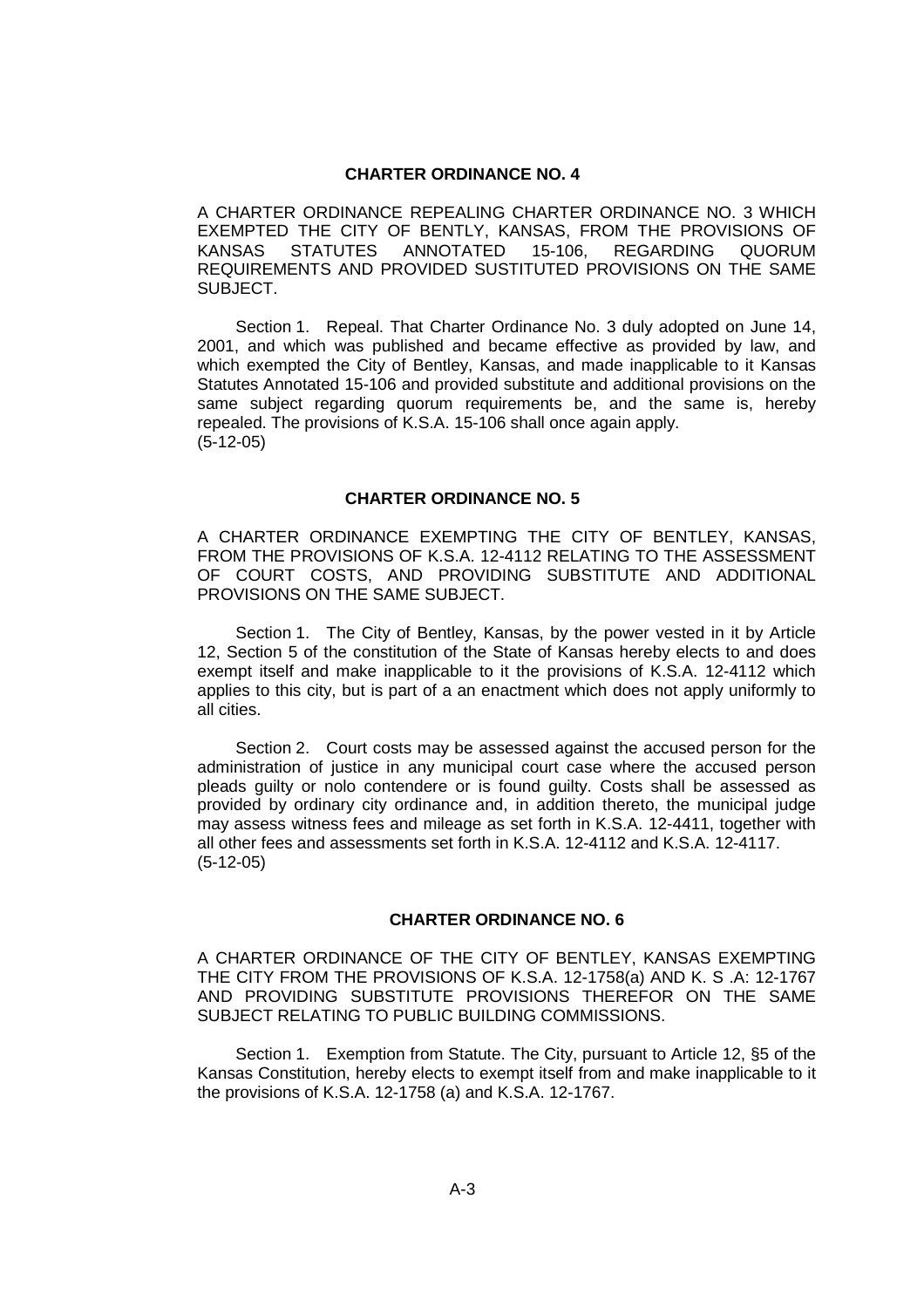Section 2. Enactment of Substitute Provisions for K.S.A. 12-1758 (a). The following provisions are enacted in substitution for K.S.A. 12-1758 (a):

The City, by ordinance, may create a public building commission for the purpose of acquiring a site or sites for and constructing, reconstructing, equipping and furnishing a building or buildings or other facilities of a revenue producing character, including parking facilities, and for purchasing or otherwise acquiring such building or buildings or facilities. Such building or buildings or other facilities shall be maintained and operated for the affairs and activities of any federal, state, City, school district or county governmental agency, or any municipal corporation, quasi-municipal corporation, political subdivision or body politic, or agency thereof, doing business, maintaining an office or rendering a public service within Sedgwick County, Kansas. Without in any way limiting the generality or scope of the foregoing, such buildings or facilities may specifically include buildings or other facilities, including all furnishings and equipment, maintained for public recreational and park facilities.

Section 3. Substitute Provisions for K.S.A. 12-1767. Any revenue bonds proposed to be issued by a public building commission created by the City shall be issued as provided in K.S.A. 10¬1201 et seq., and amendments thereto, except to the extent that such statutes are in conflict with the Public Building Commission Act as exempted and amended by this Charter Ordinance. The issuance of any such revenue bonds shall not be subject to any petition or protest. (8-13-06) (Defeated in special election, Not Enacted)

**CHARTER ORDINANCE NO. 7**

A CHARTER ORDINANCE EXEMPTING THE CITY OF BENTLEY, KANSAS, FROM THE PROVISIONS OF K.S.A. 15-201, RELATING TO THE ELECTION OF OFFICERS, THEIR TERMS OF OFFICE, TRANSITIONS TO NOVEMBER ELECTIONS, THE FILLING OF GOVERNING BODY VACANCIES, AND NOMINATION PETITIONS; AND, PROVIDING SUBSTITUTE AND ADDITIONAL PROVISIONS ON THE SAME SUBJECT; AND REPEALING CHARTER ORDINANCE NO. 2.

Section 1. The City of Bentley, Kansas, by the power vested in it by Article 12, Section 5 of the Kansas Constitution hereby elects to and does exempt itself and make inapplicable to it the provisions of K.S.A. 15-201, which applies to this city, but is part of an enactment which does not apply uniformly to all cities.

Section 2. The governing body shall consist of a mayor and five council members to be elected to terms as set forth herein. The mayor and council members shall be residents and qualified electors of the City of Bentley, Kansas.

Section 3. Those governing body positions with terms expiring in April, 2017, shall expire on the second Monday in January of 2018, when the city officials elected in the November 2017 general election take office. Those governing body positions with terms expiring in April, 2019, shall expire on the second Monday in January of 2020, when the city officials elected in the November 2019 general election take office.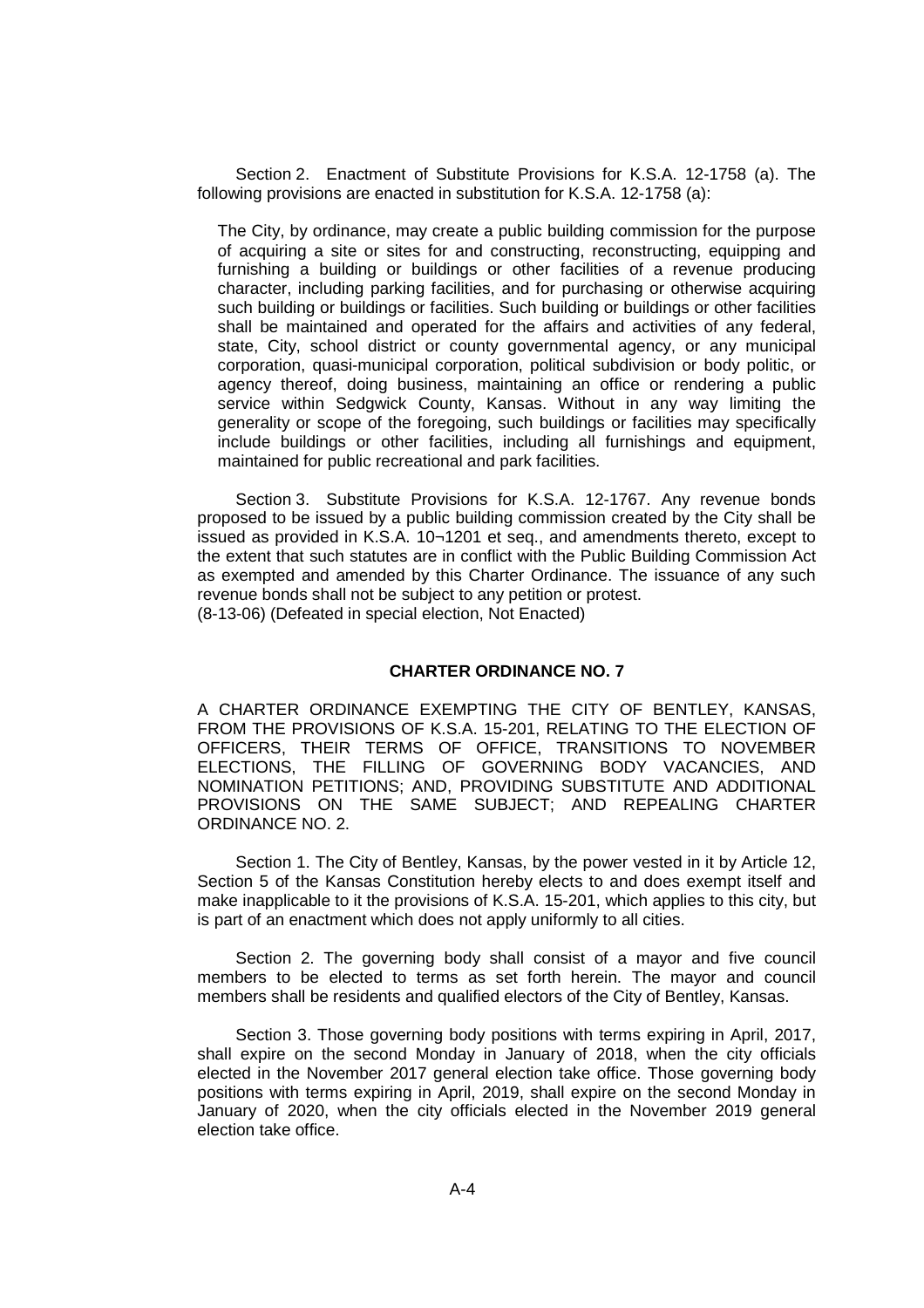Section 4. General elections shall take place on the Tuesday succeeding the first Monday in November of each odd year beginning in 2017. Succeeding elections will be held every four years for all such governing body positions whose terms have expired. The mayor shall have a four year term with the current term scheduled to expire in April, 2017. Said current mayoral term will now expire the second Monday in January, 2018 when the mayor elected in November of 2017 general election takes office. At succeeding regular city elections there shall be elected council members, whose position terms have expired, for four-year terms. Likewise, at regular succeeding city elections there shall be elected a mayor whose position has expired on a four-year cycle.

Section 5. In case of a vacancy in the council occurring by reason of resignation, death, or removal from office or from the city, the mayor, by and with the advice and consent of the remaining council members, shall appoint an elector to fill the vacancy until the next election for that office. In case any person elected as a council member neglects or refuses to qualify within 30 days after election, the council member shall be deemed to have refused to accept the office and a vacancy shall exist. The mayor may, with the consent of the remaining council members, appoint a suitable elector to fill the vacancy.

Section 6. In case of a vacancy in the office of mayor, the president of the council shall become mayor until the next regular election for that office and a vacancy shall occur in the office of the council member becoming mayor.

Section 7. In accordance with K.S.A. 25-205, and amendments thereto, any person may become a candidate for city office elected at large by having had filed on their behalf, a nomination petition or a declaration of candidacy, accompanied by any fee required by law. The nomination petition must be signed by 3 percent of the qualified electors of the City of Bentley.

(3-24-16) (Repealed by C.O. No. 8)

# **CHARTER ORDINANCE NO. 8**

A CHARTER ORDINANCE EXEMPTING THE CITY OF BENTLEY, KANSAS, FROM THE PROVISIONS OF K.S.A. 15-201, RELATING TO THE ELECTION OF OFFICERS, THEIR TERMS OF OFFICE, TRANSITIONS TO NOVEMBER ELECTIONS, THE FILLING OF GOVERNING BODY VACANCIES, AND NOMINATION PETITIONS; AND, PROVIDING SUBSTITUTE AND ADDITIONAL PROVISIONS ON THE SAME SUBJECT; AND REPEALING CHARTER ORDINANCE NO. 7 IN ITS ENTIRETY.

Section 1. The City of Bentley, Kansas, by the power vested in it by Article 12, Section 5 of the Kansas Constitution hereby elects to and does exempt itself and make inapplicable to it the provisions of K.S.A. 15-201, which applies to this city, but is part of an enactment which does not apply uniformly to all cities.

Section 2. The governing body shall consist of a mayor and five council members to be elected to terms as set forth herein. The mayor and council members shall be residents and qualified electors of the City of Bentley, Kansas.